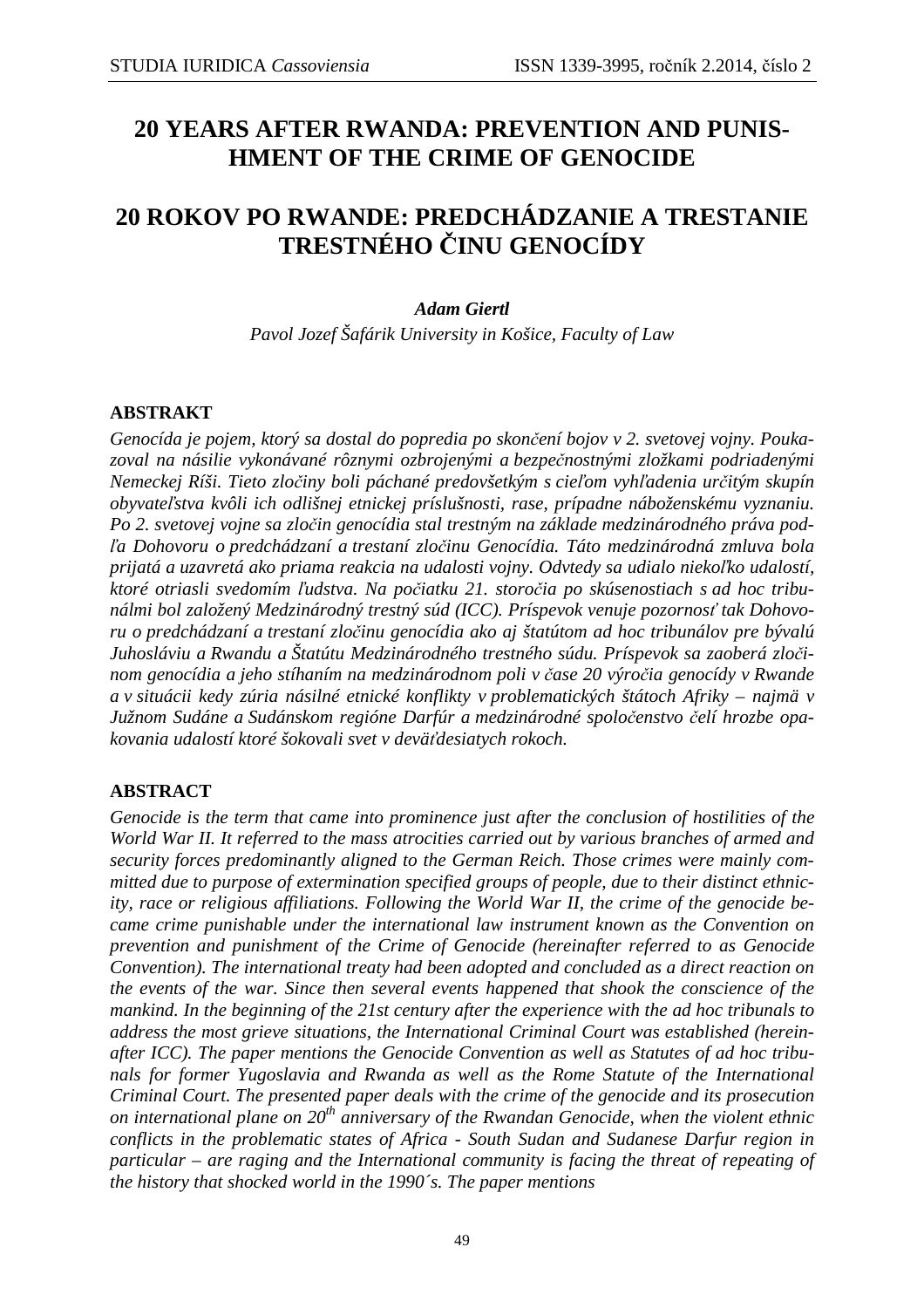#### **INTRODUCTION**

 $\overline{a}$ 

The term genocide had been unknown to the legal conscience of mankind until the World War II was over. However, as R. Lemkin – inventor of the term – noted, the definition of the genocide is rather new description of the old practice, than a completely new term.<sup>1</sup> By this quote Lemkin meant, that the Crime of Genocide itself was not a new phenomenon, however the World War II and the systematic operations of various agencies of the German Reich aimed to exterminate particular groups of people on the ethnic basis reached the scale never before observed.<sup>2</sup> The word genocide, consists of two words – Greek *genus* and Latin *caedere*. 3 The word genocide and identification of the conduct that we identify under this word came as the reaction on the horrors of the Holocaust. However the German war criminals were not sued and punished for the crime of genocide. Rather they were judged for crimes against humanity, or the war crimes in general.<sup>4</sup> Nevertheless, the international community made an effort to put the genocide into the international prominence. Legal recognition of the acts of genocide as crime under the international law, came in December 1946. The United Nations General Assembly (hereinafter UNGA) passed resolution no. 96 (I) of December 11th 1946 in which it described the nature of the genocide. The genocide is characterized as a denial of the right of the existence of entire human groups.<sup>5</sup> The resolution made the question of punishment of the genocide the matter of the international concern and the crime itself is punishable under the international law.<sup>6</sup> During the preparation and drafting of the resolution several legal problems arose and the debate continues even today about the issues related to this crime. Basically, the problem is whether the provisions regarding genocide shall be interpreted and applied in narrower or broader scope. The following paper addresses the most important documents of the international law that form the legal basis for prosecuting and punishing of the genocide. The first mentioned is the Convention on the Prevention and Punishment of the Crime of Genocide of 1948.<sup>7</sup> Other addressed documents are the Rome Statute of the International Criminal Court (hereinafter Rome Statute) that is the legal basis for jurisdic-

<sup>1</sup> Raphael Lemkin, is Polish lawyer, who specialized himself in the field of International Criminal Law, since 1930s. After outbreak of the war, he fled from Poland to Sweden and then to the United States, where he, as a Jew, found safe haven. In 1944 he published his work Axis Rule in Occupied Europe. In the work he dedicated significant space for commentaries of laws of German Reich and her Axis Allies in Europe. The term Genocide was for the first time introduced in this work. Read more: SCHABAS, W. A.: *Genocide in International Law – crime of crimes*, New York: Cambridge University Press, 2009, pp. 28 – 32.

<sup>2</sup> Crimes committed by the Nazi regime (and its allies), despite their grievance and scale, were not the first instances of the acts that can be described according to the recent standards as the acts of genocide. Notorious prominence obtained the extermination of the Armenians in Ottoman Empire. The Treaty of Sévres envisaged punishment of atrocities against the Armenians. However, the Treaty had never been ratified. See. SCHABAS, W. A.: *Genocide in International Law – crime of crimes*, op. cit., p. 25 – 26. This event had been recognized by several countries as an acts of the Genocide. The same holds for the Great Famine that hit the Ukraine in 1930s, and it is believed was staged by purpose by the Stalin´s regime in the Soviet Union. See List of the states that recognized the Genocide of the Armenians. Available online: http://www.armenian-genocide.org/recognition\_countries.html. See as well for a case of Ukraine Famine. Available online: http://www.unitedhumanrights.org/genocide/ukraine\_famine.htm.

<sup>3</sup> The first one refers to the nation, people, or race. The second one stands for the verb to kill. SCHABAS, W. A.: Genocide. In: WOLFRUM, R. (ed.): *The Max Planck Encyclopedia of Public International Law*, Volume IV, Oxford: Oxford University Press, 2012, p. 405.

<sup>4</sup> As later the International Criminal Tribunal for Rwanda (hereinafter ICTR) stated in *Kambanda* case, the crimes of those people, namely the Holocaust and the Final Solution were constitutive for the Genocide, but they cannot be defined as such, because the crime as we know it, was not defined at the time. *Kambanda*, ICTR T. Ch. I, 4.9.1998, par. 16, cit. in.: CRYER, R. – FRIMAN, H. – ROBINSON, D. – WILMHURST, E.: *An Introduction to International Criminal Law and Procedure*, 2nd Edition, New York: Cambridge University Press, 2010, p. 205.

<sup>5</sup> The Genocide had been put into the contrast with the act of the homicide (from Latin: *homo* – human being), which is basically the denial of the right to existence and to live of an individual. Thus it was defined that the act as such must be aimed against specific group of people collectively for being regarded as the Genocide. See in: United Nations General Assembly Resolution, UN doc. A/RES/96(I) of December 11th 1946.

<sup>6</sup> UN doc. A/RES/96(I) of December 11th 1946.

<sup>7</sup> Convention on the Prevention and Punishment of the Crime of Genocide adopted by the General Assembly of the United Nations on 9 December 1948. Available in United Nations Treaty Series: https://treaties.un.org/doc/Publication/UNTS/Volume%2078/volume-78-I-1021-English.pdf.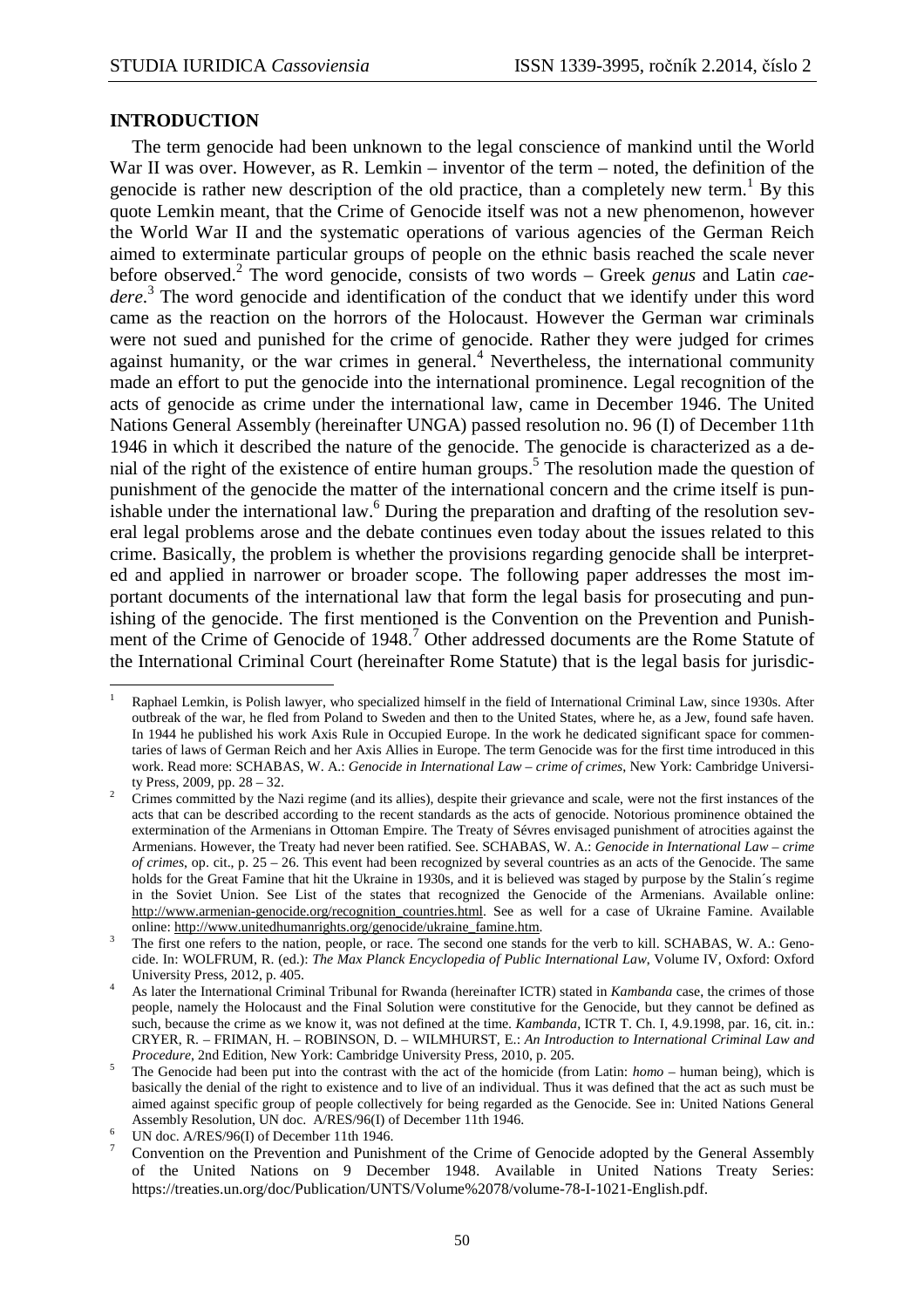tion of the International Criminal Court<sup>8</sup> as well as statutes of other international tribunals. The Genocide Convention and later statutes are very different in their nature. The paper starts with the general overview of the Genocide Convention. Then it addresses the statutes of the international criminal tribunal. When the question is asked if the provisions of the Rome Statute are a step forward, principally the answer is to be found whether the Rome Statute allows more effective prosecution and punishment of the crime of the genocide. The subsidiary theoretical question that arises is whether the Rome Statute is somehow complementary with the Genocide Convention, or those two sources of law are of completely different nature, thus independent from each other.

#### **I. THE CRIME OF THE GENOCIDE ON THE INTERNATIONAL PLAIN**

The International Community recognized the genocide as the crime swiftly after it was firstly introduced (as a term) and described by R. Lemkin. The first step was the adoption of the UN General Assembly Resolution 96 (I) of 1946. What is important about Resolution 96(I) is that it emphasized the internationalization of the prosecution and punishment of genocide. While it deeply shocked the conscience of mankind it must be the matter of the international concern. The normative part of the Resolution declared that the act of the genocide is punishable under the international law, disrespectfully to the person of perpetrator. It means that it is not important whether the Genocide is committed by private individual or representative of the state or even statesman. The recognition of the crime as the crime under the international law is very important. In the light of the Nuremberg Principles that were affirmed by the International Military Tribunal Charter, the crimes against humanity defined as a certain category of acts "whether or not such acts violate domestic law of the country where those acts were perpetrated". Individuals have obligations under the international law which transcend the national obligations of obedience imposed by individual state.<sup>9</sup> The resolution meant the first step towards the international legislation in the matter. States that proposed this resolution followed two aims. The genocide shall be the crime under the international law, whether committed in the peacetime or in the time of the war and it should be subject of the universal jurisdiction.<sup>10</sup> It was crucial to make the genocide apart from the war. The prosecution of the Nazi officials as war criminals in Nurnberg Tribunal was based on the fact, that the acts that fell under the term crimes against humanity were committed during the wartime. The explicit wording that would clearly state that the act of the genocide is crime regardless if committed in the peacetime, or in the wartime is missing in this resolution, however it appeared later in the Genocide Convention.<sup>11</sup> It is important to mention, that the goal which was pursued by the proponents of the resolution<sup>12</sup> – to establish general jurisdiction for prosecution of the genocide – disappeared during the drafting of the resolution.<sup>13</sup>

## **II. THE CRIME OF THE GENOCIDE ACCORDING TO THE GENOCIDE CON-VENTION**

According to the Convention, the crime of the genocide, whether committed during the

 8 The Rome Statute of the International Criminal Court available online: http://www.icccpi.int/nr/rdonlyres/ea9aeff7-5752-4f84-be94-0a655eb30e16/0/rome\_statute\_english.pdf.

<sup>9</sup> CASSESE, A.: *Affirmation of the Principles of International Law Recognized by the Charter of the Nurnberg Tribunal*,

pp. 3 – 4. Article available online: http://legal.un.org/avl/pdf/ha/ga\_95-I/ga\_95-I\_e.pdf.

 $^{10}$  See supra note 1.

Article 1 of Convention on the Prevention and Punishment of the Crime of Genocide. Wording of Convention was adopted by UN General Assembly resolution A/RES/260(III) of December 9th 1948. Available online: https://treaties.un.org/doc/Publication/UNTS/Volume%2078/volume-78-I-1021-English.pdf.

 $12$  Cuba, India and Panama.

<sup>13</sup> SCHABAS, W. A.: Genocide. In: WOLFRUM, R. (ed.): *The Max Planck Encyclopedia*, op. cit. p. 406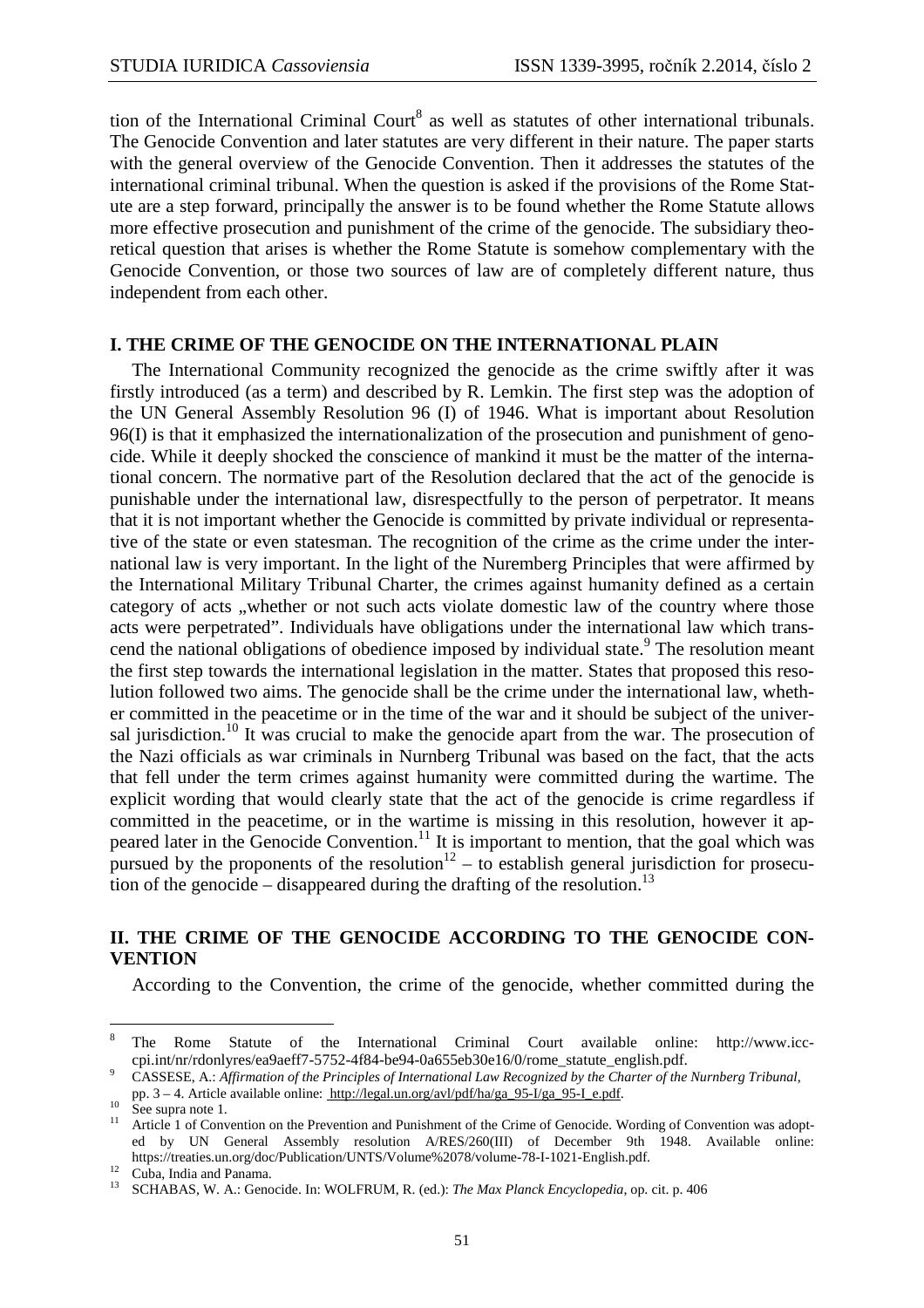$\overline{a}$ 

peace or the war is regarded as a crime under the terms of the international law. The genocide is often described as an ultimate crime.<sup>14</sup> However, the character of the genocide as the crime of crimes goes hand in hand with its very specific and narrow definition. Eventually the only very specific act can be marked as the genocide. It can be said that this specific feature somehow contributed to the Rwandan tragedy in 1994. It appeared complicated to achieve the consensus within the international community, whether the activities carried out during the Civil war in Rwanda can be classified as the genocide.

The description of the crime as it is given in the Genocide Convention shows very narrow possible scope of application of the provisions aimed to enable prosecution (at least according to the prevailing practice) of the genocide. This is determined by the nature of the interest that shall be protected by law. As it was mentioned above, the act of the genocide has to be targeted against the specific group of people. However not every act of mass atrocities or even mass killing can be described as the genocide. The particular act shall fulfill relatively strict criteria, to be regarded as such. The protected interest is the right of the group to survive, thus to retain its identity. In this place the issue of protected group must be addressed. Not every group can be treated as victim of the genocidal act. Groups protected by the Genocide Convention (as well as by the other international documents) are precisely defined. The Convention comes with enumeration that includes national, ethnic, racial and religious groups exclusively.<sup>15</sup> Neither other groups are mentioned, nor does Convention provide for possibility of broadening the definition. Attempts to encompass social and political groups into the definition failed. It has been suggested that the other groups shall fall into the scope of the definition by virtue of the customary law, or by extensive interpretation of the provisions.<sup>16</sup> However, the specific nature of the international criminal law, precludes extensive interpretation, due to the possible violation of *nullum crimen sine lege* principle.<sup>17</sup>

The primary reason of why the social and the political groups were not included into the protection by the Convention, was that the Committee preferred stability and permanence of the group. However, political groups for example are characterized as the dynamic groups, that can change swiftly, while belonging of the individual person to the national or the ethnic group is determined in the moment of the birth.

However, The International Criminal Tribunal for Rwanda (ICTR) in the *Akayesu* ruling departed from this definition. It determined that the Convention was intended to protect any stable and permanent group rather than groups specifically mentioned. However, this position has no broad support neither by case law, nor by state's practice.<sup>18</sup> The expansion of the genocide definition by the domestic legislator is not precluded, however, such approach will have legal effects exclusively within the jurisdiction of the state and its own judiciary.<sup>19</sup> The Convention establishes the duty of parties to adopt measures to prevent and punish the act of the

<sup>14</sup> *Karadžić and Mladić*, ICTY, T. Ch. (transcript of hearing), 27.6.1996, at 15 – 16, cit. in. CRYER, R. – FRIMAN, H. – ROBINSON, D. – WILMHURST, E.: *An Introduction to International Criminal Law and Procedure*, op. cit. p. 207.

<sup>&</sup>lt;sup>15</sup> Article II, Convention on Prevention and Punishment of the Crime of Genocide. Wording of Convention was adopted by UN General Assembly resolution A/RES/260(III) of December 9th 1948. Available online: https://treaties.un.org/doc/Publication/UNTS/Volume%2078/volume-78-I-1021-English.pdf.

<sup>16</sup> CRYER, R. – FRIMAN, H. – ROBINSON, D. – WILMHURST, E.: *An Introduction to International Criminal Law and Procedure*, op. cit., pp. 208 – 209.

<sup>&</sup>lt;sup>17</sup> Indeed, the narrow definition of the Genocide, does not imply the impunity of the mass atrocities, like e.g. those that took place in Cambodia during the 1970s. The acts that do not fall into the definition of the Genocide, is prosecuted as the crimes against humanity, or the war crimes when committed during the armed conflict etc.

<sup>18</sup> CRYER, R. – FRIMAN, H. – ROBINSON, D. – WILMHURST, E.: *An Introduction to International Criminal Law and Procedure*, op. cit., p. 209.

<sup>&</sup>lt;sup>19</sup> While the Genocide Convention is not the self-executing treaty, it requires the adoption of necessary domestic legislation. Domestic legislation might go beyond the scope defined in the Convention. The Convetnion itself does not preclude possible expansion of the definition by domestic legislator. As example may serve Ethiopian law which defines as The Genocide acts designed to eliminate political groups and population transfer or dispersion.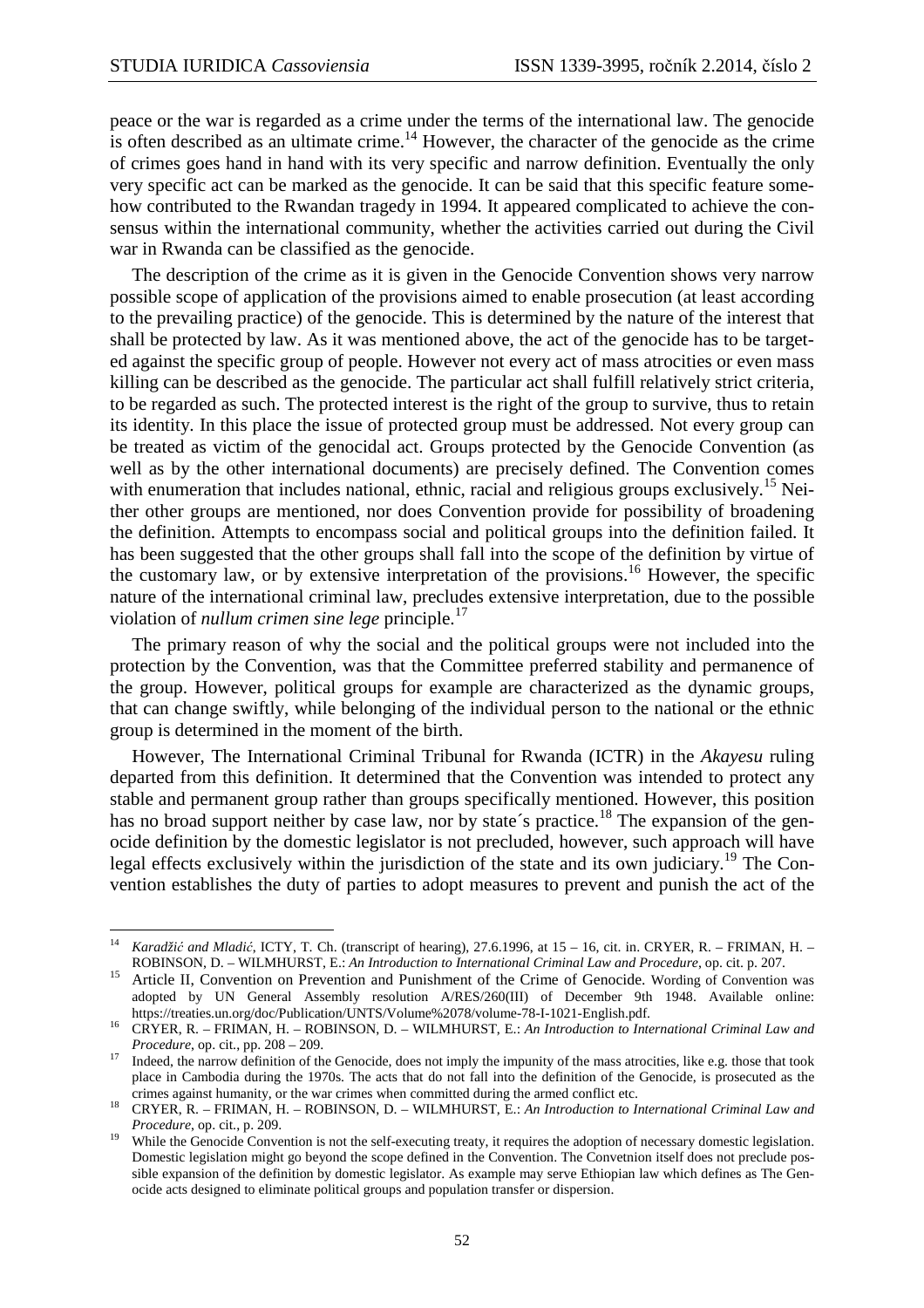$\overline{a}$ 

genocide. This duty regards only the scope defined by the Convention.<sup>20</sup> Despite the duty to prosecute and punish the genocide within national jurisdiction it was no sooner than in 1997, when the courts in Rwanda started hearing genocide cases. $^{21}$ 

While the Convention enumerates the groups that are to become beneficiaries of legal protection by the legal regime of Convention, the international law, provides no specific definition of these groups.<sup>22</sup> In many cases it gives a rise to several problems. In the case of Rwanda, the clear distinction between the groups of Tutsi and Hutu does not exist. Both groups share common language, nationality, race and religious beliefs as well. In this case the distinction could had been made due to official Rwandan classifications where Tutsi were referred as ethnic group, and the obligation of carrying the identification documents, that indicated ethnicity of every citizen. Only by this virtue ICTR found, that the group as such is permanent and falls within the scope of protection of the Convention. It can be observed that the identification of the protected group as well as determining whether the particular individual belongs to the group is the question uneasy to resolve. The group that supposed to be protected by the Convention, has to have some form of objective existence. There are many approaches how to determine somebody´s belonging to the specific group, assessing subjective or objective factors. Although it may happen that the group is identified on the basis of the subjective selfperception or the way how the others perceive the group. The reliance on subjective approach may bring problems, however it might be very uneasy to focus on finding the objective criteria in every single case. At the end of the day, for example – racism is not always based on the objective basis. The resolution of outlined problem have to be based on evaluation of every single case. It is clear that objective criteria of culture, language, ethnicity has to be taken into account. However, strict self-limitation of the one who has to make a decision may deprive of protection groups that are perceived as somehow different by perpetrators on the subjective  $hasis.<sup>23</sup>$ 

Previous parts briefly dealt with the problem of protected group identification. The following paragraph addresses the question of prohibited conduct (*actus reus*) and the psychological aspect of a crime – intent (*mens rea* – "guilty mind"), that is especially important, when assesing whether particular act falls within the definitiom of the genocide. The crime of the genocide might be committed by several acts. As it was mentioned above, primarily protected interest of the Genocide Convention is the existence of the group itself. In the first place, the crime of the genocide may be committed by killing the member of the group. Other acts however are not excluded from the definition of the Genocide, if they are capable of endangering the existence of the targeted group.<sup>24</sup> Several questions may rise from the definition that may cause specific problems with the interpretation. The nature of the act of killing however im-

<sup>&</sup>lt;sup>20</sup> If domestic legislator expands the Genocide definition, this definition cannot be invoked against the other state.

<sup>21</sup> SCHABAS, W. A.: Genocide, in: WOLFRUM, R. (ed.): *The Max Planck Encyclopedia*, op. cit. p. 407

<sup>22</sup> International Criminal Tribunal for Rwanda (hereinafter ICTR) in the *Akayesu* case put into its decision the definition of the respective groups. The National group is described as a collection of people who are perceived to share a legal bond based on common citizenship, coupled with reciprocity of rights and duties. Racial group on the other hand is based on the hereditary physical traits often identified with a geographical region, irrespective of linguistic, cultural, national or religious factor. Members of the ethnic group share common language and culture and a religion group includes denomination or mode of worship or a group sharing of common beliefs.

<sup>&</sup>lt;sup>23</sup> In respect of this statement the situation of Rwandan Genocide has to be recalled. In the internal conflict, the enemy groups (esp. Hutu) regarded someone as Tutsi mostly on subjective basis, while the significant distinctive features were not present. Similarly it holds for situation in Bosnia, where three distinct groups are sharing one territory. However, ethnic or linguistic distinctions are marginal, the distinctive features are mainly religion and cultural heritage.

<sup>24</sup> Killing, indeed the most serious act that may constitute the crime of genocide is not the only way, that envisaged by the Convention. The description of crime includes causing serious bodily or mental harm to members of group, deliberately inflicting conditions of life that are intentionally calculated to cause a physical destruction of the group itself. Measures implemented to prevent the births of children and transferring children from the targeted group to another group shall also be prosecuted as the acts of genocide. See: Article 2 of Convention on the Prevention and Punishment of the Crime of Genocide.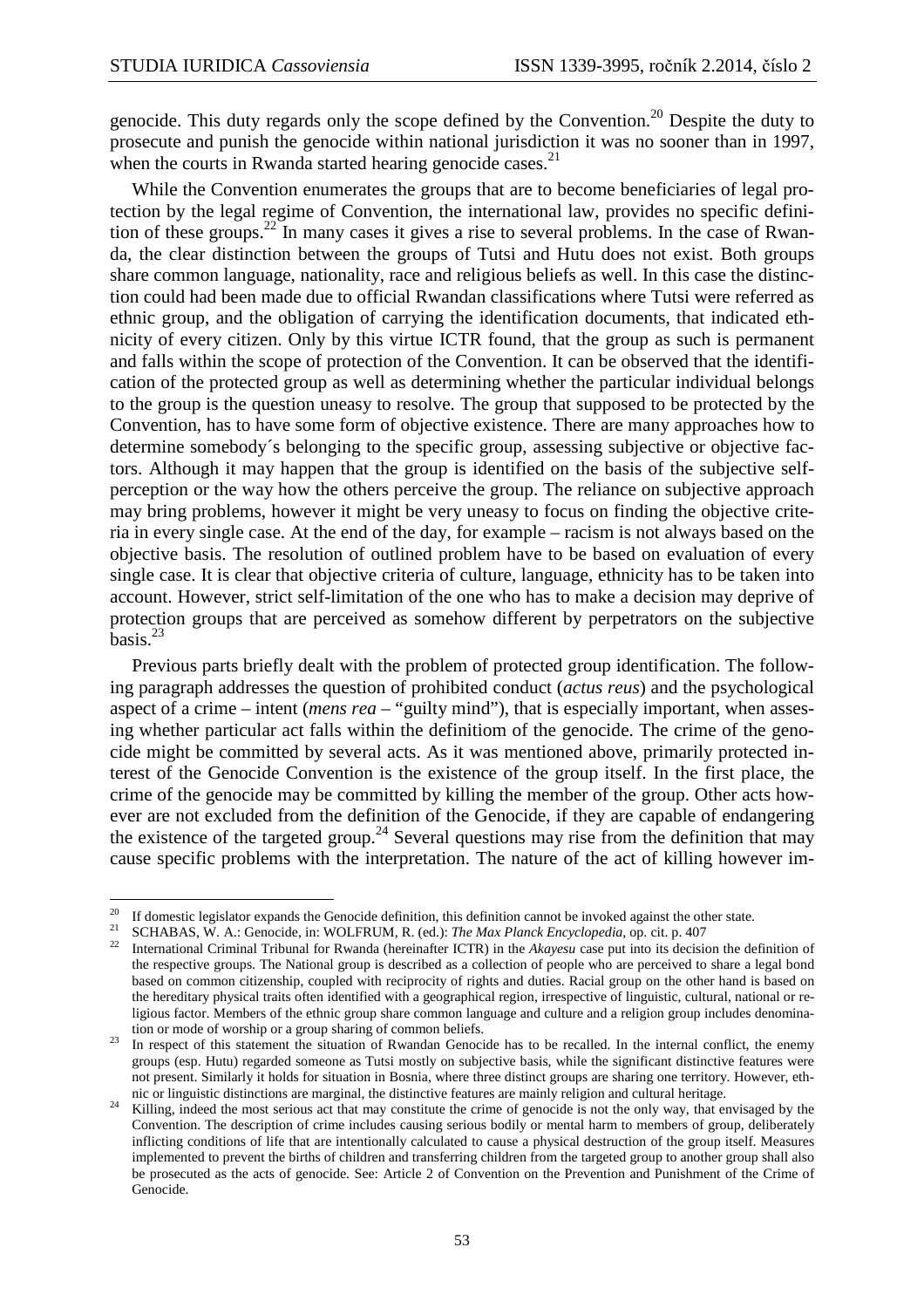plies that it can be committed only against individual, however this individual has to be distinguished from other individuals by belonging to some specific group as was mentioned above. It can be said, that the same holds for the other acts that can be regarded as the act of genocide. The question is not clearly resolved in the question of perpetrator. Can the individual act (for example the killing) of an individual against another individual be considered as the genocide, or at least as attempt of the genocide?<sup>25</sup> The answer is not so obvious, due to the silence of the Convention regarding the act of genocide itself. However it is discussed later that the answer can be found in practice of international courts.

The specific genocidal intent must be present, when perpetrator is committing the genocide. The Convention provides, that act shall be committed with an intent to destroy in the whole or in part a specific group (Article II of the Genocide Convention). It means that the intent and the target are of very high importance in terms of genocide convention. This is, however the cause of many obstacles that may when the need to classify particular conduct as the genocide appears. It is questionable who has to bear responsibility for committing the act of the genocide. While the aspect of genocidal plan is not inherent in the crime description in the Genocide Convention, it is accepted that such a plan may be present, and thus form the essential part of the commission of the genocide and can be subsumed under the conspiracy to commit genocide. However, conspiracy to commit genocide is act specifically listed among the acts that are punishable under the terms of the Convention. The punishability of the Genocide and conspiracy to Genocide are however anchored separately in the Convention. That may lead to assumption, that no complex conspiracy (comparable to the extermination effort carried out by the authorities of the German Reich during World War II) is necessary for punishability of specific act as the genocide.<sup>26</sup> In the *Krstić* case the International Criminal Tribunal for the former Yugoslavia (hereinafter referred to as ICTY) upheld the individual responsibility of single perpetrator of the genocide. Indeed, the act moved by genocidal intent must be significant enough to impact the group as whole.<sup>27</sup>

Other aspect that exceeds the scope of the Convention is the question of so called cultural genocide or the ethnic cleansing. R. Lemkin suggested during the drafting of the UN General Assembly resolution that the cultural genocide should be encompassed in the definition of the crime of the genocide. The basic argument for this is that the loss of the identity of the members of particular group and the loss of awareness of belonging to such a group leads eventually to the disappearance of a group as such. Such an event is the consequence, which the legal measures enabling prosecution of the genocide should have prevented. Ethnic cleansing and so called cultural genocide are not regarded as the genocide. ICTY trial chamber upheld the limitation of the genocide to the material annihilation of the group, although it stated that where there is physical or biological destruction, there are often simultaneous attacks on the cultural and religious property and symbols of the targeted group. These attacks may be considered as evidence of an intent to physically destroy the group.<sup>27</sup>

#### **III. THE INTERNATIONAL CRIMINAL COURTS STATUTES**

When regarding the usage of the definition of a genocide, as it was set by the Convention,

<sup>25</sup> <sup>25</sup> The attempt of genocide is punishable along with the conspiracy to commit genocide, direct and public incitement to commit the genocide and complicity in suicide. *Ibid*.

<sup>&</sup>lt;sup>26</sup> This was proven in the case of *Krstić* that was resolved by the ICTY. It was stated that the genocide had been committed in Srebrenica, however no generalized campaign of genocide during the conflict. See: BIGI, J.: Krstić Case. In: WOLFRUM, R. (ed.a): *The Max Planck Encyclopedia of Public International Law*, Volume VI, Oxford: Oxford University Press, pp. 612 – 614.

<sup>27</sup> *Ibid*. par. 16, p. 614.

<sup>28</sup> Application of the Convention on the Prevention and Punishment of the Crime of Genocide (Bosnia and Herzegovina v.Serbia and Montenegro), Judgment, I.C.J. Reports 2007, par. 344.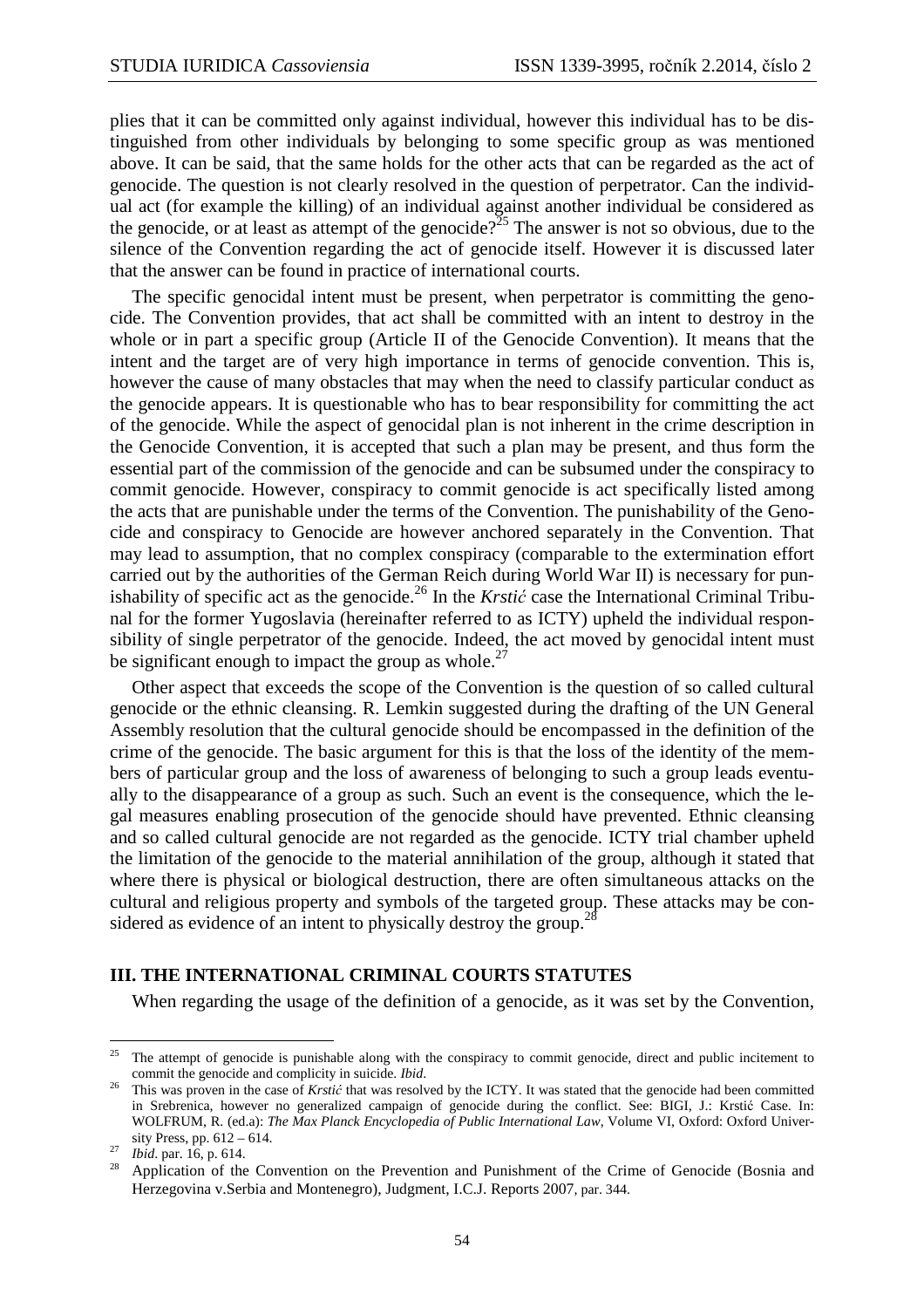it must be said, that the formulation of definition in 1948 was a remarkable success. Despite the events of 1990s and creation of several international criminal courts, the definition of the genocide as a crime had not changed since the adoption of the Convention. Its wording is literary the same in the Statute of the International Criminal Tribunal for the former Yugoslavia, Statute of the International Tribunal for Rwanda (ICTR) and Statute of the International Criminal Court. However, enumeration of punishable acts is omitted in the Rome Statute. But the legal basis of the genocide crime is retained regardless the source of law. It has to be mentioned however, that the Convention and Statutes are by definition different sources of law, with different legal consequences. While the Convention is purely the source of substantial law, imposing duties upon states, the Statutes are the sources of law of a different kind. While the Convention may be regarded recently as the source of law that encompasses the norms of *jus cogens*, it is rather a tool for international law, purpose of which is to establish international legal standard of prosecution of such a crime within the national jurisdictions. It imposes the duty upon the states to prevent and eventually punish the specific criminal act. The Convention itself cannot serve as a self-executing treaty. For purposes of criminal prosecution it is not applicable. The Convention itself stresses the importance and need of appropriate sanctions for the genocide (Article V of the Convention on Prevention and Punishment of the Crime of Genocide).

The Convention mentioned the possibility of establishment of the international tribunal (Article VI of the Convention). Indeed, in the time of adoption there already had been experience with the existence of the international criminal tribunal. It is clear however, that despite the quick emergence of the term genocide into the common knowledge, this had not been defined in the time of setting up of the Nurnberg and Tokyo tribunal. In 1946 it was not possible to prosecute the crime at those tribunals, however it is clear that the drafters of the Genocide Convention envisaged the possibility of emergence of the international tribunal that would be capable to carry out the prosecution ogf the genocide. However, it was no sooner than in early 1990s the special tribunals emerged with jurisdiction and capabilities to prosecute the genocide, under international jurisdiction. However, these *ad hoc* tribunals cannot be regarded as the international courts according to the Article 6 of the Genocide Convention.<sup>29</sup> Firstly the legal basis of their existence is not the Genocide Convention and on the other hand, their jurisdiction is wider and is not limited to the prosecution of the genocide exclusively and their competence encompasses prosecution of other crimes as well. They were established as a reaction to the specific situations in the particular regions, rather than to prosecute the genocide itself. However it must be stated, that such a limitation would have hamper their effort due to narrow definition of the act of the genocide.<sup>30</sup> The ICTY was established by the UN Security Council Resolution, which did not recalled the provisions of the Genocide Convention and the same holds for ICTR. $31$  Both tribunals were established by the UN Security Council acting under Chapter VII. However both Statutes bring no special approach to the genocide as the Rome Statute does. The Statute of ICTY presents an example of the special tribunal with jurisdiction limited both in terms of *ratione loci* as well as *ratione temporis*. Territorial jurisdiction is limited to the territory of the former Socialist Federal Republic of Yugoslavia (SFRY).<sup>32</sup> The temporal jurisdiction of the ICTY exists in respect of the crimes committed

<sup>29</sup> Article 6 states that persons charged with the genocide or any of the other acts enumerated in Article 3 shall be tried by a competent tribunal of the State in the territory of which the act was committed, or by such international penal tribunal as may have jurisdiction with respect to those Contracting Parties which shall have accepted its jurisdiction.

<sup>30</sup> Special tribunals were to prosecute and punish inter alia grave breaches of the Geneva Conventions of 1949, violations of the laws or customs of war, genocide and crimes against humanity.

<sup>&</sup>lt;sup>31</sup> Compare: UN doc. S/RES/827 of 25 May 1993. International Criminal Tribunal for Rwanda established by resolution UN doc. S/RES/955 of 8 November 1994.

<sup>32</sup> The territory recently encompasses territories of sovereign states of Bosnia and Herzegovina, Croatia, Kosovo, Macedonia (Former Yugoslav Republic of Macedonia - FYROM), Montenegro, Serbia and Slovenia.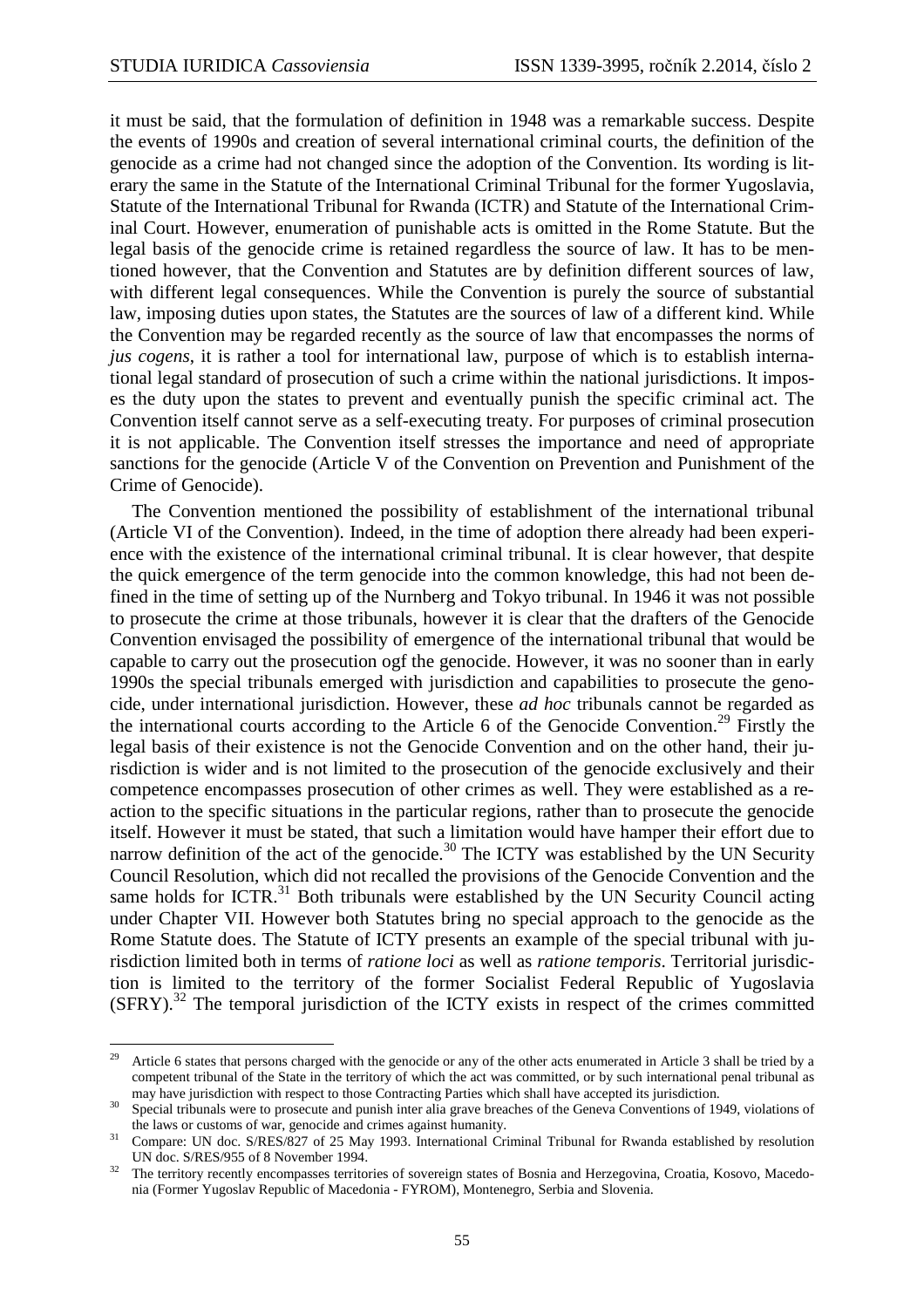after 1 January 1991. Same holds for the ICTR jurisdiction is limited strictly to events in Rwanda in 1994. As the international treaty, The Rome Statute is also an independent document. Thus the Article 6 of the Genocide Convention remains nowadays complete anachronism.<sup>33</sup> The main difference of *ad hoc* tribunals and the International Criminal Court can be observed in respect of their jurisdiction. While the jurisdiction of the ICC in relation to the prosecution of the genocide (see Article 5, of the Rome Statute) is general, the jurisdiction of special tribunals is precisely limited in terms of *ratione loci* and *ratione temporis*. The word general in previous sentence, however does not imply that ICC posses the universal jurisdiction, which is excluded by the principle of complementarity with regard to the national criminal proceedings. That means the ICC will investigate and prosecute cases, which national organs and courts are unwilling or unable to investigate and prosecute.<sup>34</sup> That means that the activity of ICC is limited. It recognizes the primacy of the national jurisdiction and reaffirms state sovereignty. Its activity is thus limited to the highest common denominator that states could agree upon after taking into account concerns of certain states.<sup>35</sup>

The Rome Statute is multilateral treaty and as such it is in force in relation to the states that ratified it. According to Article 12, state which becomes a party to this Statute thereby accepts the jurisdiction of the Court. The ICC shall exercise its jurisdiction if, the conduct in question occurred on the territory of the party to the Statute, or the conduct had been committed by the national of the state that is a party to the Statute.<sup>36</sup> However, ICC has jurisdiction in respect of the crimes that were committed after the entry of the Statute into force (limitation of the jurisdiction *ratione temporis*). However the Statute itself brought somehow different approach to the prosecution of the genocide in terms of punishable acts. The forms of commission of the crime are put under single provision that is applicable in the general, thus not only to the crime of genocide, but to the crimes against humanity, war crimes and crime of aggression as well. $37$ 

#### **IV. CONCLUSION: IS THE ROME STATUTE A STEP FORWARD?**

It has to be pointed out, that due to several abovementioned reasons the Rome Statute means no significant improvement in respect to prosecution of the genocide. While Genocide Convention established international legal standard of the genocide prosecution, that might be proved by pointing out implementations of its definition by later instruments of the international criminal law, it did not provided for the general jurisdiction. While *ad hoc* tribunals were intended as the reaction of international community to the gravest situations of the first half of 1990s and they are extraordinary organs. Moreover legal instruments that are legal basis for their existence did not exceed the scope of the Genocide Convention.

The Rome Statute established different kind of the court. It is not *ad hoc* tribunal, but it is intended to serve as the permanent court, that shall investigate and prosecute the worst crimes that cause international concern. However, as it was stated, the ICC is not the court with universal jurisdiction. The practice of ICC in respect to genocide is up to date limited to one pending case of Sudanese president Omar Al-Bashir, who is accused of the responsibility as

<sup>33</sup> <sup>33</sup> SCHABAS, W. A.: Genocide. In: WOLFRUM, R. (ed.): *The Max Planck Encyclopedia*, op. cit. p. 407.

<sup>34</sup> Article 17, par. 1 of the Rome Statute, KAUL, H.-P.: International Criminal Court. In: WOLFRUM, R. (ed.): *The Max Planck Encyclopedia of Public International Law*, Volume V, Oxford: Oxford University Press, 2012, par. 39, p. 672 – 673.

<sup>35</sup>  $\frac{35}{36}$  *Ibid.* p. 673.

<sup>36</sup> The ICC may exercise its jurisdiction only if the requirements of the Article 13 of the Rome Statute were fulfilled. The situation in question (alleged crime) had been referred to the Prosecutor by State Party or by the UN Security Council (while acting under Chapter VII of the UN Charter), or Prosecutor had initiated an investigation of the crime according to Article 15.

<sup>&</sup>lt;sup>37</sup> The Rome Statute established competence of the Court to prosecute mentioned crimes exclusively. Article 5 of the Rome Statute.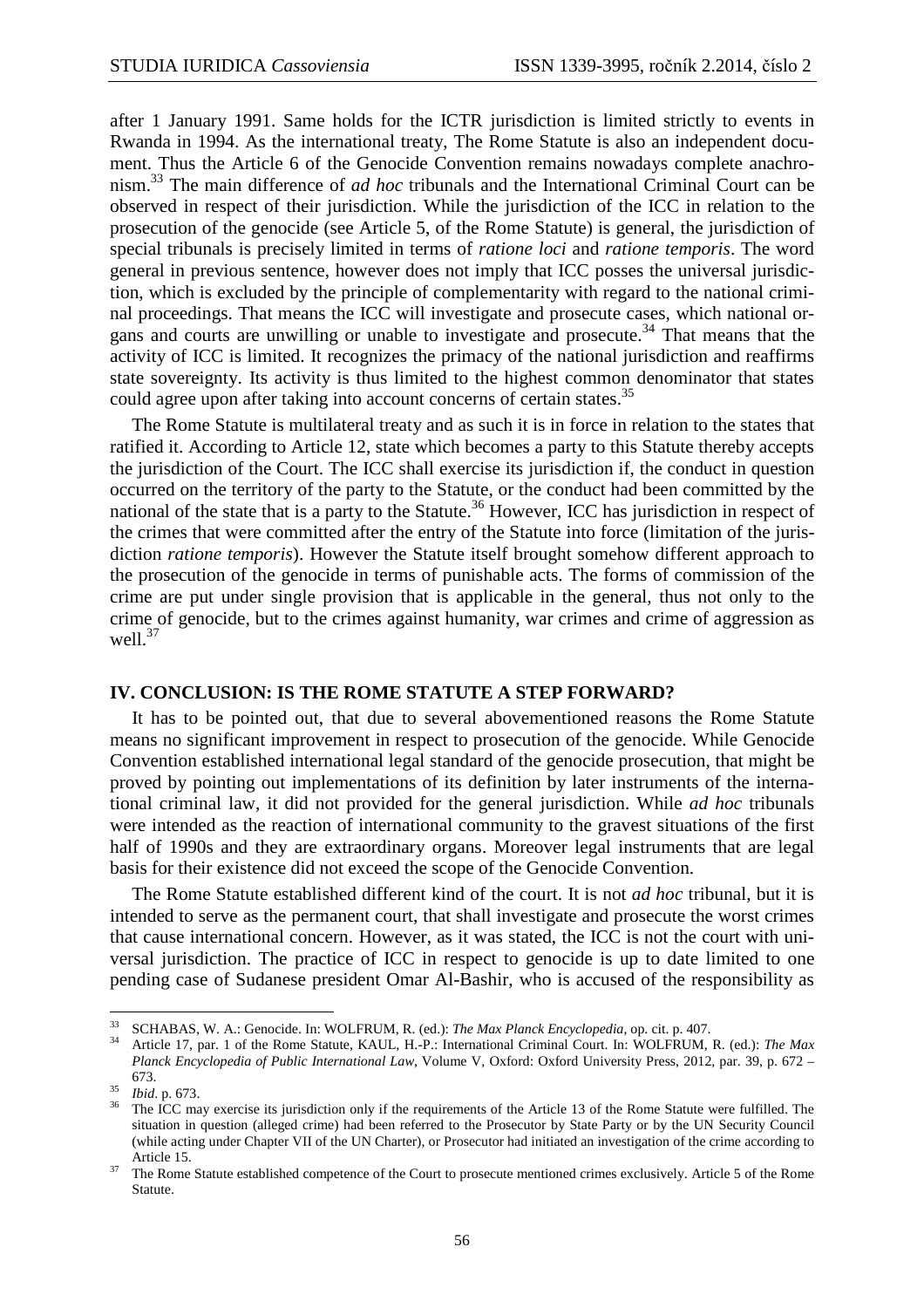indirect co-perpetrator of the acts of Genocide in the Darfur region.<sup>38</sup> When talking about Statute itself we must uphold that in terms of the genocide it remains on the position of its predecessors. Moreover, with abandoning the nexus between the crimes against humanity and the state of war, the crime of genocide partially lost its prominence. It is mainly due complications caused by its narrow scope and specifics that has to be meet by a particular act. Indeed, the term genocide is not outdated, and it still can be used to refer to the crimes of extraordinary gravity.

## **KEY WORDS**

The Crime of Genocide, International Criminal Law, International Criminal Courts, Rwanda, Convention on Prevention and Punishment of the Crime of Genocide.

## **KĽÚČOVÉ SLOVÁ**

Zločin genocídia, Medzinárodné trestné právo, Medzinárodné trestné súdy, Rwanda, Dohovor o predchádzaní a trestaní trestného činu genocídia.

## **BIBLIOGRAPHY**

- 1. SCHABAS, W. A.: *Genocide in International Law crime of crimes*, New York: Cambridge University Press, 2009, 741 p., ISBN 978-0-521-71900-1.
- 2. SCHABAS, W. A.: Genocide. In: WOLFRUM, R. (ed.): *The Max Planck Encyclopedia of Public International Law*, Volume IV, Oxford: Oxford University Press, 2012, pp. 405 – 414, ISBN 978-0-19-929168-7.
- 3. CRYER, R. FRIMAN, H. ROBINSON, D. WILMHURST, E.: *An Introduction to International Criminal Law and Procedure,* 2nd Edition, New York: Cambridge University Press, 2010, 618 p., ISBN 978-0-521-13581-8.
- 4. CASSESE, A.: *Affirmation of the Principles of International Law Recognized by the Charter of the Nurnberg Tribunal*, Article available online: http://legal.un.org/avl/pdf/ha/ga\_95-I/ga\_95-I\_e.pdf.
- 5. WERLE, G.: *Principles of International Criminal Law*, 2nd edition, The Hague: T.M.C. Asser Press, 2009, 633 p., ISBN 978-90-6704-276-5.
- 6. KAUL, H.-P.: International Criminal Court. In: WOLFRUM, R. (ed.): *The Max Planck Encyclopedia of Public International Law*, Volume V, Oxford: Oxford University Press, 2012, 667 – 688 pp., ISBN 978-0-521-13581-8.
- 7. BIGI, J.: *Krstić* Case. In: WOLFRUM, R. (ed.): *The Max Planck Encyclopedia of Public International Law*, Volume VI, Oxford University Press, Oxford, 2012, 612 – 614 pp., 978-0-521-13581-8.
- 8. Convention on prevention and punishment of the Crime of Genocide, annex of the UN General Assembly resolution A/RES/260(III) of December 9th 1948.
- 9. Application of the Convention on the Prevention and Punishment of the Crime of Genocide (Bosnia and Herzegovina v.Serbia and Montenegro), Judgment, I.C.J. Reports 2007. Available online: http://www.icj-cij.org/docket/files/91/13685.pdf.
- 10. United Nations General Assembly Resolution UN doc. A/RES/96(I) of December 11th 1946.
- 11. United Nations Security Council Resolution, UN doc. S/RES/827 of May 25th 1993.
- 12. United Nations Security Council Resolution UN doc. S/RES/955 of November 8th 1994.

<sup>38</sup> See online: http://www.icccpi.int/en\_menus/icc/situations%20and%20cases/situations/situation%20icc%200205/related%20cases/icc02 050109/Pages/icc02050109.aspx.